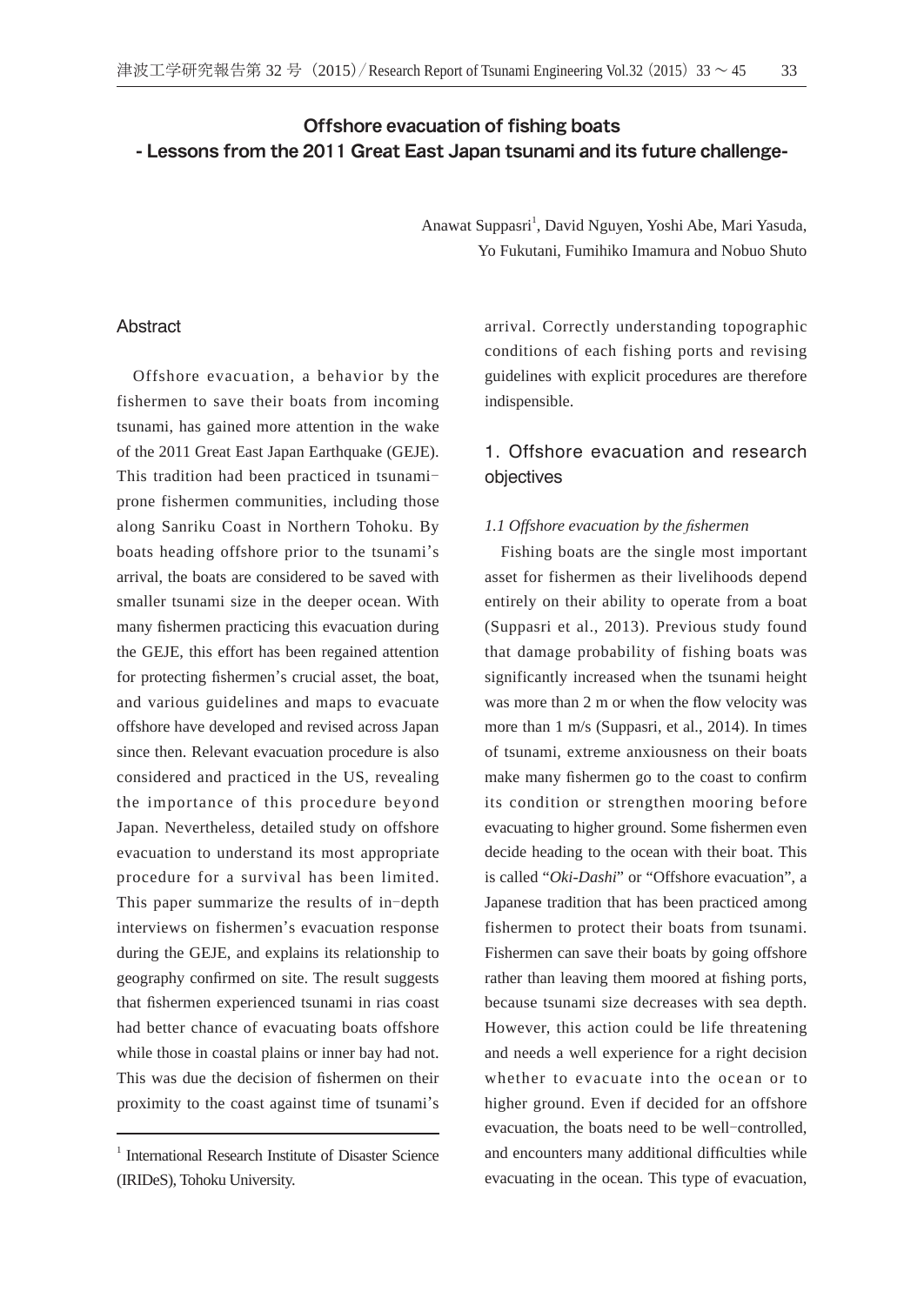

Fig. 1 Evacuation flow chart of fishermen during an earthquake and tsunami

therefore, was not officially recommended by the national government prior to the GEJE and the guideline has since been revised.

Theoretically, four types of fishermen's behavior can be observed after an earthquake:

- A: Fishermen feel an earthquake inland and evacuate to a higher ground
- B: Fishermen feel an earthquake inland and evacuate offshore with their boats
- C: Fishermen feel an earthquake offshore and return inland to evacuate higher ground
- D: Fishermen feel an earthquake offshore and go to the deeper sea with their boats

For type A, fishermen "inland" includes those who feel an earthquake at home and leave to strenthen boat's mooring prior to evacuating higher ground.

According to the Kahoku Shinpo (2013a), at least 1,100 boats evacuated offshore and at least 26 had failed. The primary reason for the failure was said to be the shortage of time, compared to the needed time for the access to port from inland, evacuate to the deepest part of the bay, and to further sail into the open ocean. In some cases, boats can catch a fire from floating debris.

The tsunami generated from the 2011 Great East Japan Earthquake destroyed multiple ports in the Tohoku Region. The reconstruction of fishing ports depend on a variety of factors such as the height of new seawalls and residential areas, influencing the amount of time needed. If seawalls are too high, they will affect the landscape of the ports and residences will have more difficulty in observing the initial tsunami wave condition before it's arrival. Moving residential areas to high ground will help to save lives and reduce housing damage in the long term but it will cause difficulty for fishermen especially in terms of access to aquacultural work, requiring more time reaching their boats to go offshore.

#### *1.2 Research Objectives*

This study explores the decisions of fishermen regarding the offshore evacuation and its corresponse results in the wake of the 2011 GEJE. Questions are addressed along the offshore evacuation procedure, including: i) how decisions on evacuation, to higher grounds or offshore, are made; ii) how far did boats evacuated offshore; and iii) what are the problems encontered in the ocean during the evacuation. Newly developed activities after the 2011 tsunami in other regions weree also introduced to demonstrate present attempts to mitigate problems related to offshore evacuation. By doing so, futher recommendation for research practice in the area, such as fishing port management, can be developed. The results of this study can be an input for the fishermen's evacution procedure for the future tusnamis as well as general problems occuring during the reconstruction of fishing ports. This is because it is important not only to save lives during a tsunami event, but also to prepare for a period of hardship that may follow after the disaster.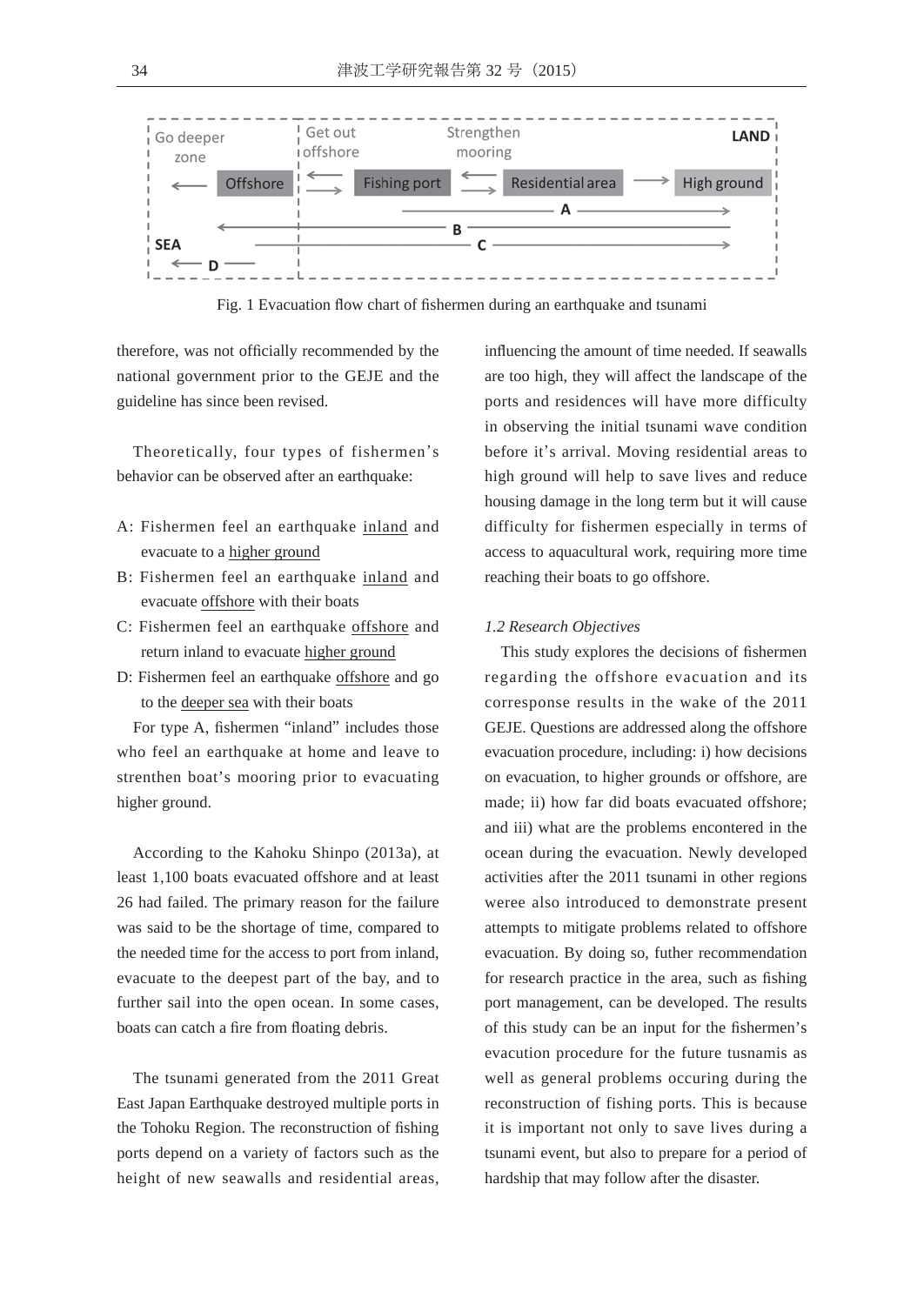### 2. Offshore evacuation

Offshore evacuation has never been officially recommended as an emergency response procedure for the fishing ports by the national government. Although such practice has a great potential to save the boats, but risk losing fishermen's lives without a technique and a right timing decision. Nevertheless, this evacuation has been commonly performed by the fishermen in areas experiencing frequent tsunami, and more attention are being paid after the 2011 GEJE. This type of evacuation is also regulated in the coastal areas of the US, which explains the importance of further attention. Coastal states affected by the tsunami from the GEJE has also begun to revise their rules based on their experience. However, scientific research on this topic is minimally available.

# *2.1 Japanese experience and its transformation* 2.1.1 Response against major earthquake events before the 2011 tsunami

Developed from generations of experience, retreating offshore is a common practice for Japanese fishermen to reduce the risk of damage from tsunamis. As the height of tsunamis are generally smaller in the deep sea (50 meters or deeper), boats will be safer than simply mooring their boat at port. Thus, instead of evacuating to higher ground, fishermen will attempt to move their boat to the deep sea as soon as possible after the event of a large earthquake. An example can be seen from a legend originating in Enoshima Island's Onagawa Town. The legend states that boats will be safe if they are located in a sea where its depth is three times the expected height of an incoming tsunami (Hodaka, 2012).

Japan's Fisheries Agency (2006) mentioned in their guideline that boats should be at 50 meters or deeper in the case of a major tsunami. The guideline provides information on which minimum sea depth boats should go to are based

on specific earthquake magnitude and tsunami arrival time. However, this suggestion is not officially recommended by the government as driving a boat towards a tsunami is considered too dangerous and complicated. Boat operating experiences and even a bit of luck can influence the outcome of a deep sea evacuation process. Those who fail to do this will not only lose their boats but risk losing their lives.

Scientific researches related to safe off-shore evacuation are limited, but minimally available. Ohashi et al. (2007) used a tsunami numerical simulation to create an offshore hazard map as supporting tool for offshore evacuation of fishing boat in Kesennuma city. The hazard map was created by basing the questionnaire survey results asking the time for preparation and evacuation for all possible scenarios, similar to the Fig. 1.

Torii et al. (2010), inspired by the great loss of the 2004 Indian Ocean tsunami, has been working on a development of a tsunami early alert and evacuation support system for fishing boats. They examined a possibility of using the Area Mail service as an application to the smart phone as support system for the offshore evacuation. During the drill in Iwate prefecture, they asked small boat using the Area Mail service to return back to the port and medium boat to evacuate to 100 m deep sea. Both boat types spent 6-7 min to reach their target points.

Prior to this study, Katada et al (2012) investigated the offshore evacuation using fishing boat against the 2011 tsunami. They examined offshore evacuation behavior of fishermen in Nemuro city, Hokkaido using a questionnaire to approximately 200 fishermen as reconsideration of future evacuation plan. They found that among half of fishermen evacuated offshore before the estimated tsunami arrival time, only one-third of them could reach the safe zone (50 m sea depth) and one-fourth of them returned back to the port after the major tsunami warning were cancelled.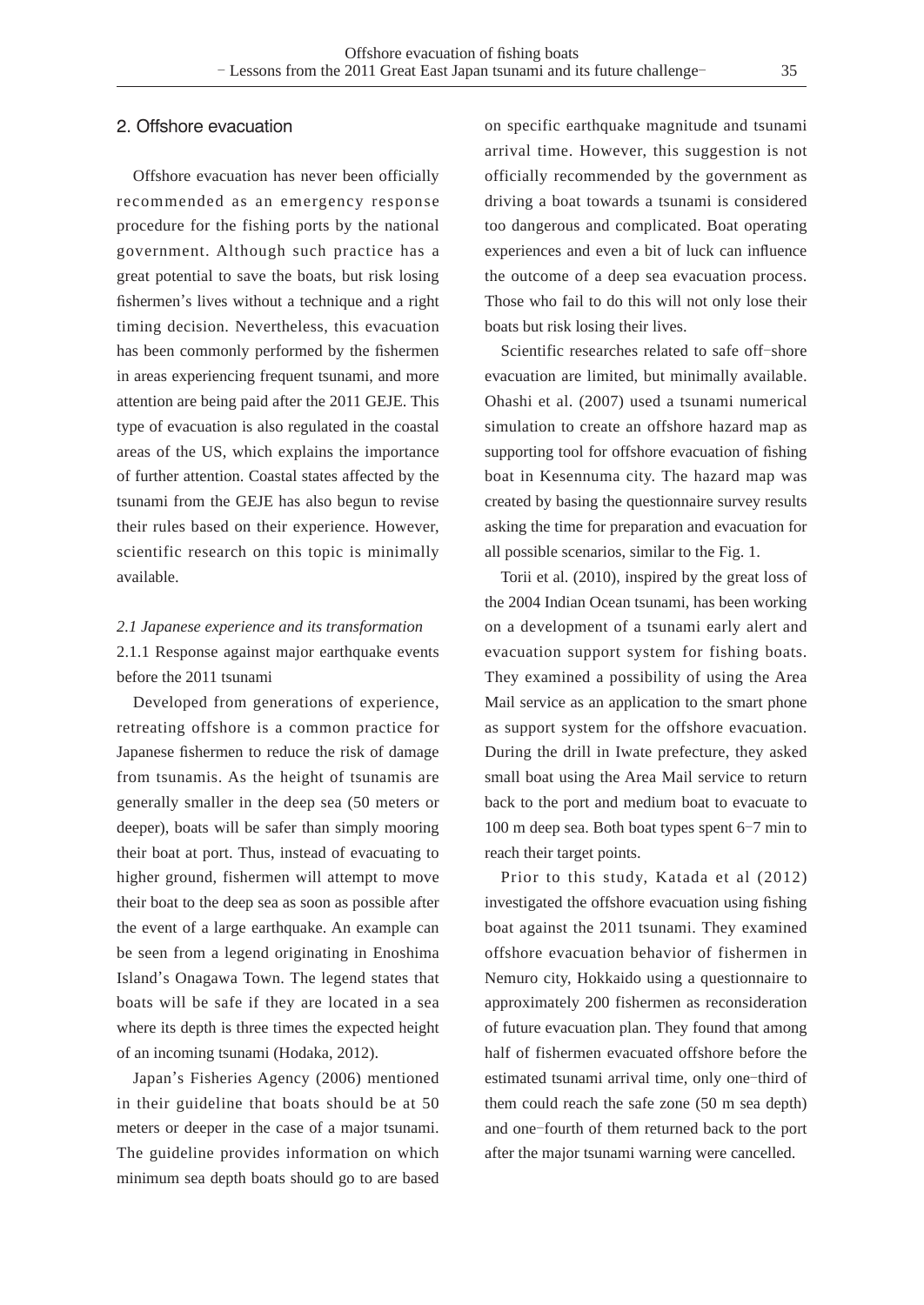2.1.2 Responses against major earthquake events after the 2011 tsunami

Since the 2011 tsunami there were three earthquakes that generated tsunami advisory warning in Miyagi Prefecture:

7/12/2012 Miyagi-Oki (M7.3): A tsunami warning was issued in Miyagi Prefecture and a tsunami advisory was issued in most prefectures along the east coast of Japan. A maximum tsunami of 1.0 meter (JMA, 2012) was observed in Ayukawa but no major damage was reported (Kahoku Newspaper, 2012). However, a fisherman in the north of Iwate Prefecture (observed tsunami height was only 0.20 m) who was evacuating offshore 10 min after the earthquake, went missing. Japanese Coast Guard reported that his boat was found on the same night and his body six days later (Mainichi Newspaper, 2012).

26/10/2013 Fukushima-Oki (M7.1): At tsunami advisory was issued in Iwate, Miyagi and Fukushima prefectures resulting the maximum tsunami height of  $0.20-0.30$  meter (JMA, 2013). There was no damage or report about offshore evacuations but movement towards the sea could be observed during a live broadcast by the authors.

1/4/2014 Chile (M8.2): Tsunami advisory was issued along the east coast of Japan 18 hours after the great earthquake in the north of Chile. Maximum tsunami height of 0.60 m and 0.20 0.30 m in average were observed (JMA, 2014) but no damage was reported in Japan (Kahoku Shinpo Newspaper, 2014). In Aomori prefecture, there were some fishermen that evacuated offshore (47 News, 2014) but some decided not to do because of strong wave current during the tsunami advisory period (ABA News, 2014).

In brief, observed tsunami heights from these three near-field and far-field tsunami events were miniscule (1 m or less) compared to the 2011 tsunami. Consequently, most of fishermen decided not to evacuate offshore due to lessons from the 2011 tsunami, however those who did evacuate offshore might have thought that they would be fine because of the different tsunami size.

# 2.1.3 Rules for offshore tsunami evacuation and the drill after the 2011 tsunami *Tohoku Region*

Aomori Prefecture proposed rules for offshore evacuation: 1) In the case of a 5 meter tsunami warning, the required sea depth and evacuation time is 50 meters and 40 min respectively and 2) The required sea depth in case of a 10 meter tsunami warning is 150 meters in sea depth. However as at least 60 minutes is required to evacuate, leading the prefecture to consider deep sea evacuations as too risky (NHK News, 2014). In addition, at night, offshore evacuation is not allowed for boats that have no lights as they cannot see the tsunami height. In local fishery cooperation in Aomori Prefecture, they decided two rules for no evacuations offshore" 1) in case tsunami arrive earlier than 100 minutes and 2) in the case of a tsunami warning (ABA News, 2014).

In 2013, Sekinehama village, in Mutsu city of Aomori Prefecture, organized an offshore evacuation drill for fishing boats. The tsunami scenario was 5 meters which arrived within 30 min. Fishermen were advised to reach their target distance for evacuation, which was about 4 km offshore. In fact, the drill was conducted a few hours after the magnitude 7.1 Fukushimaken-Oki earthquake mentioned previously. Although they could leave the port within  $1-2$  minutes, due to the 10 m/s strong winds, they spent  $22-35$  min to reach the target evacuation area which was longer than the expected of 15-20 min (Kahoku Shimpo News, 2013b).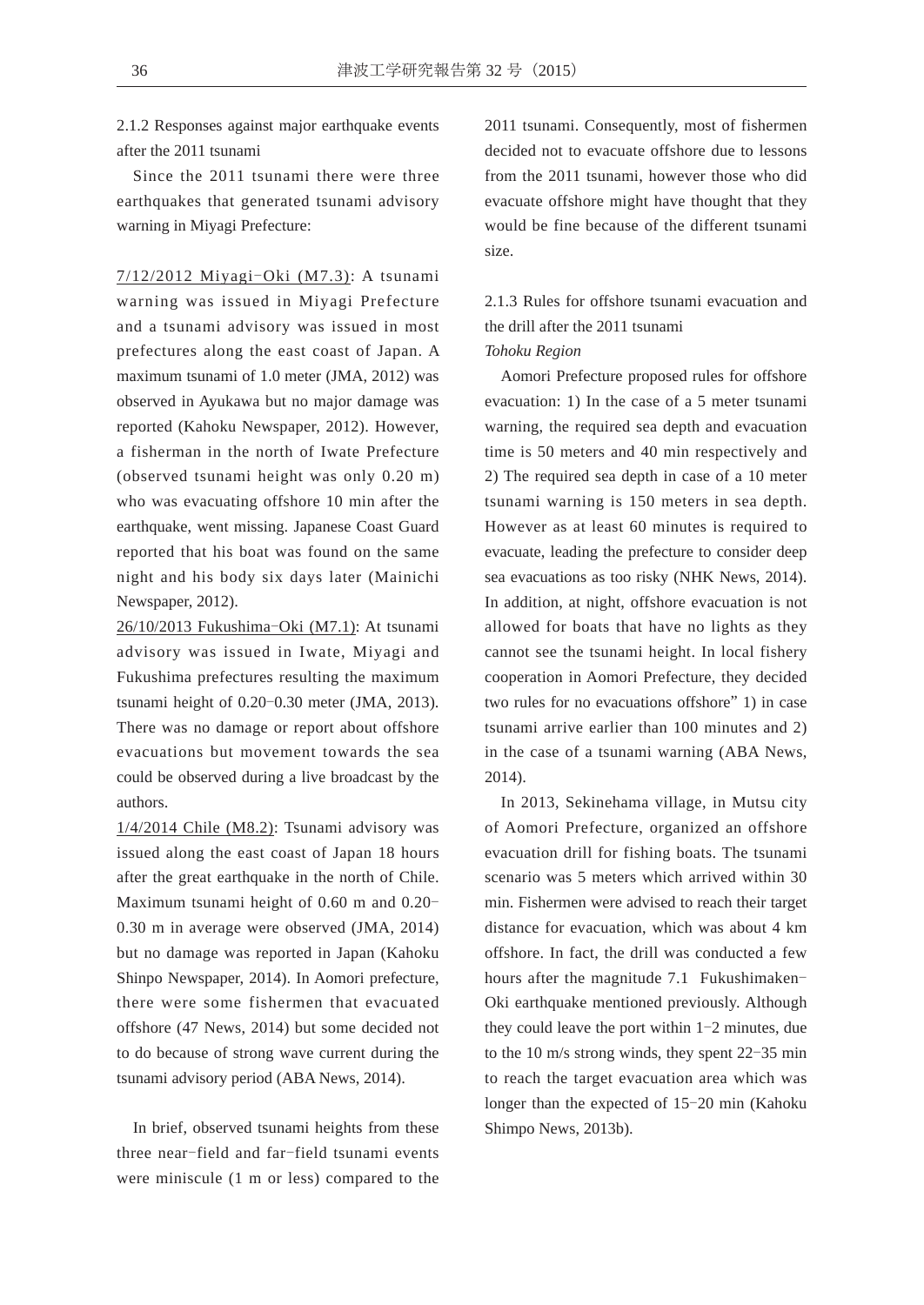#### *Hokkaido Region*

In preparation of the evacuation of fishing boats, drills are performed every year since 2012 in Toyokoro Town in the Nakagawa district and Urahoro town in the Tokachi district of Hokkaido (Tokachi Mainichi Newspaper, 2012 and 2013). Every year, about 20-30 boats attended the drill which had an objective to evacuate the boats to a sea that was 20 meters in sea depth rand about 3 km from the port. They found that the boats took about 15-20 min to the specified point. In addition, it took  $10-20$  min from the port to a safe high ground by walking. Even fishermen in these two areas know the required time for evacuating offshore but if the great earthquake had occurred, they still have difficulty in deciding whether to spend 15-20 min to save their boats offshore or 10-20 to run to high ground.

#### *Shikoku Region*

Tokushima Prefecture is an example of a region that affected by the 2011 tsunami that was 1 meter or larger in height. During that time, about 25 fishing boats evacuated offshore to an area 25 meters of sea depth. All 25 boats were reported to be safe (NHK, 2014). However, a tsunami greater than 10 meters which could arrive within 10 minutes is expected in this region (Cabinet office, 2012). Several fishery cooperatives in this prefecture decided that for such a large tsunami, the target sea depth is not 25 meters but at least 50 meters. They prepared offshore evacuation maps showing evacuation needed areas against specific estimated tsunami height. For example, at least 70 meters for tsunami with the height of 4 meters and 110 meters for a 6 meter tsunami (NHK, 2014).

### 2.1.4 Adaptation after the 2011 tsunami

Evacuation responses to other tsunami warnings and disaster countermeasures related to activities after the 2011 tsunami are introduced in the previous sections. There were no tsunamis that caused significant damages four years after the event in 2011. Most fishermen prefer not to evacuate offshore because of the last experience but some of them still prefer to evacuate after understanding that other tsunamis were not as large or comparable to the 2011 tsunami. For those fishermen who are still willing to evacuate offshore, they should keep in mind that tsunami sizes can still be large even if the earthquake magnitude is small, likewise a tsunami might can also be larger than the 2011 event if an earthquake of a similar magnitude were to again occur. Hence, local governments in many regions all around the country have placed considerable effort in improving countermeasures that support offshore evacuation. such as criteria if the offshore evacuation can be allowed, revising the required sea depth for each expected tsunami height, offshore evacuation drill and revising or creating new offshore evacuation map using numerical simulation and advanced information technology. Using the actual fishing boat damage data in case of the 2011 tsunami might be able to help considering the suitable sea depth rather than only using theoretical analysis of the damage. Fishermen seem having higher awareness and cooperating to disaster-related activities organized by the local governments. Nevertheless, the challenge is how to remain this high level of awareness so that offshore evacuation drill and other activities will keep continuing until the next great event. Lessons and activities in Tohoku region should be more actively applied to the west of Japan against the Nankai trough tsunami which large tsunami might reach coastal communities within  $5-10$  min after the earthquake.

#### *2.2 Beyond Japan*

#### 2.2.1 Experience in the US

While Japan experienced the brunt of the tsunami, damages caused by waves were recorded as far west as Hawaii and California in the United States. In Oregon, tsunami surges hit Brookings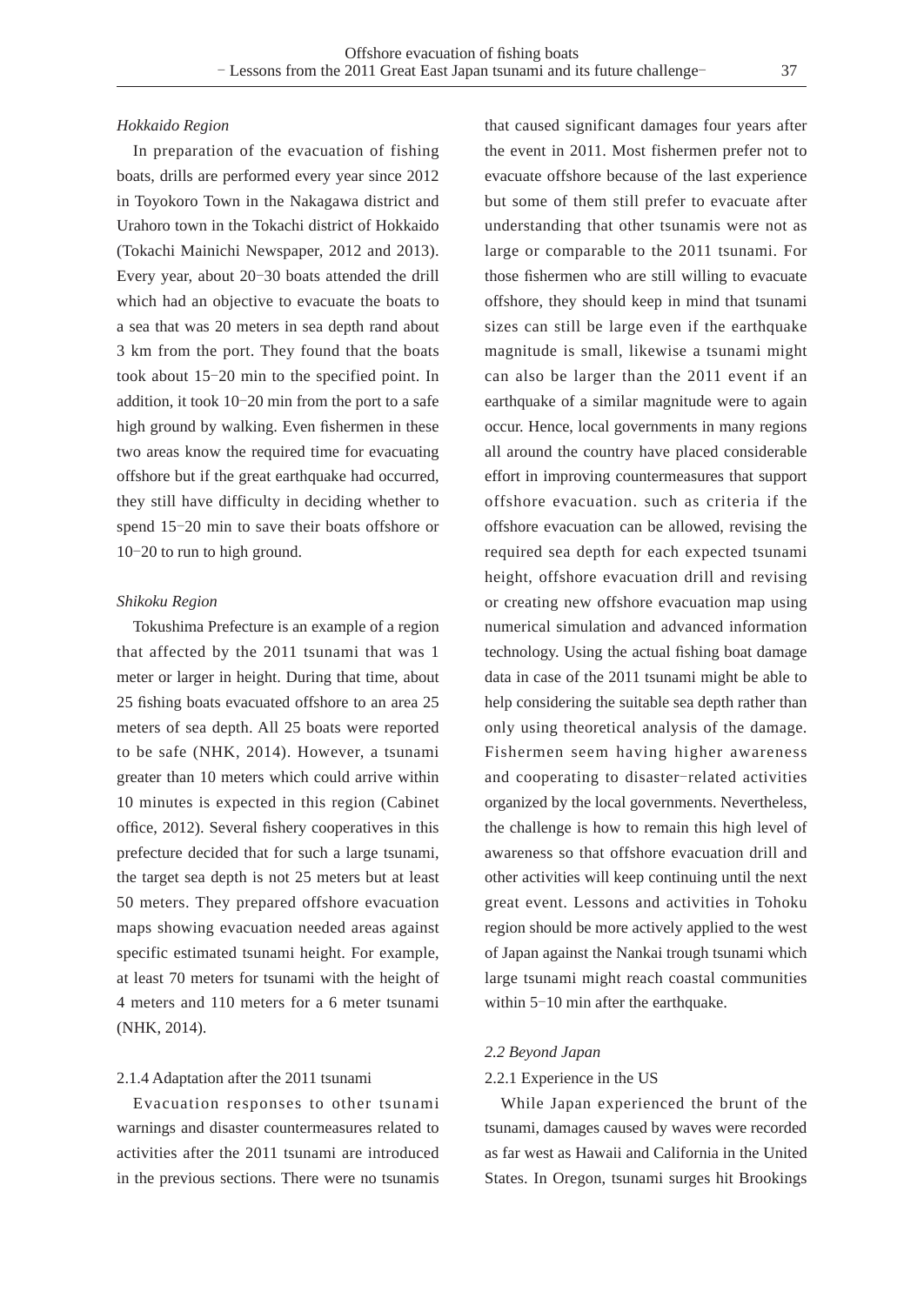Harbor and entered both the basin for sporting vessels and the basin for commercial vessels. Ships that were tied to the ports were damaged and sea walls collapsed. The damage was amplified by blockage of the Chetco River which shares a common drainage with the harbor. As river water was running high with winter runoff, the surge had nowhere to go but into the two basins. According to Curry County, ten to twelve boats were missing or destroyed and 60 percent of the docks were damaged (Manning, 2011)

The State of Oregon provides a tsunami awareness manual for boaters and fishermen developed by NOAA, Sea Grant Oregon, and Oregon State University. The procedures for boat owners vary depending whether the tsunami was generated from a distant earthquake or a local one. In the case of a distant earthquake such as the 2011 Great East Japan Earthquake, the manual suggests boat operators to judge how much time has passed from the tsunami and for those out in sea to head to an area where the water is 90 m or deeper and to follow the radio. Those whose boats are still in port are advised to either move their boat and anchor up-river, cross the bar and go out to sea, or to moor the boat and evacuate the inundation zone (Oregon Sea Grant, 2007).

In Hawaii, the tsunami surges contributed to \$30 USD in damages. 15 boats were sunk while hundreds were damaged while moored at port. The damages affected multiple harbors across the islands including Keehi Boat Harbor in Honolulu which lost over 140 ships, and Maalaea Harbor in Maui which lost two boats. The US Naval base at Pearl Harbor, located near Keehi Boat Harbor, did not evacuate their ships as the small and narrow inlet reduces the risk of surges. In 2013, based upon the experiences of the 2011 Great East Japan Tsunami, the US Coast Guard created safety zones within the commercial harbors of the main Hawaiian Islands that will require evacuation if a tsunami warning is issued. In the tsunami warnings post-2011, the Coast Guard had urged vessels to leave their harbors and not to return until an all clear sign was given (CBS 2012).

The State of Hawaii's Department of Land and Natural Resource's Division of Boating and Ocean Recreation (DOBOR), advises owners to take their boat on a trailer and leave the evacuation zone. In the event that it cannot be trailered, the manual suggests operators to move the vessel offshore to waters 300+ feet in depth as soon as a tsunami warning is declared, and to maintain adequate supplies of food, water, fuel as well as ensuring the ability to receive communication on harbor conditions. Boats should not return to harbor unless an official "All Clear" announcement has been made for a given harbor. In the case of a local earthquake, like Oregon, DOBOR suggests immediate evacuation to higher ground or vertically beyond the fourth floor in the nearest reinforced concrete building with four or more floors.

2.2.2 Differences between the Japanese and US scenarios

As the Great East Japan Tsunami was generated from an earthquake with an epicenter near Sendai, the cities in the Pacific and North America had sufficient timing to issue a tsunami alert and prepare for incoming waves. While coastal cities in the Tohoku Region of Japan had approximately thirty minutes (60 minutes in the coastal plains) from the first tremor to the arrival of the first surge, the tsunami waves would not arrive to Hawaii until eight hours after the earthquake whereas California and Oregon waited eleven hours. The Pacific Tsunami Warning Center issued a tsunami warning at 07:30 UTC, or roughly two hours after the earthquake, giving Hawaii and the western coast of the US Mainland, at least six hours to prepare.

In comparison to Japan, cities in the United States, including some of those in earthquake risk areas such as Hawaii and US West Coast,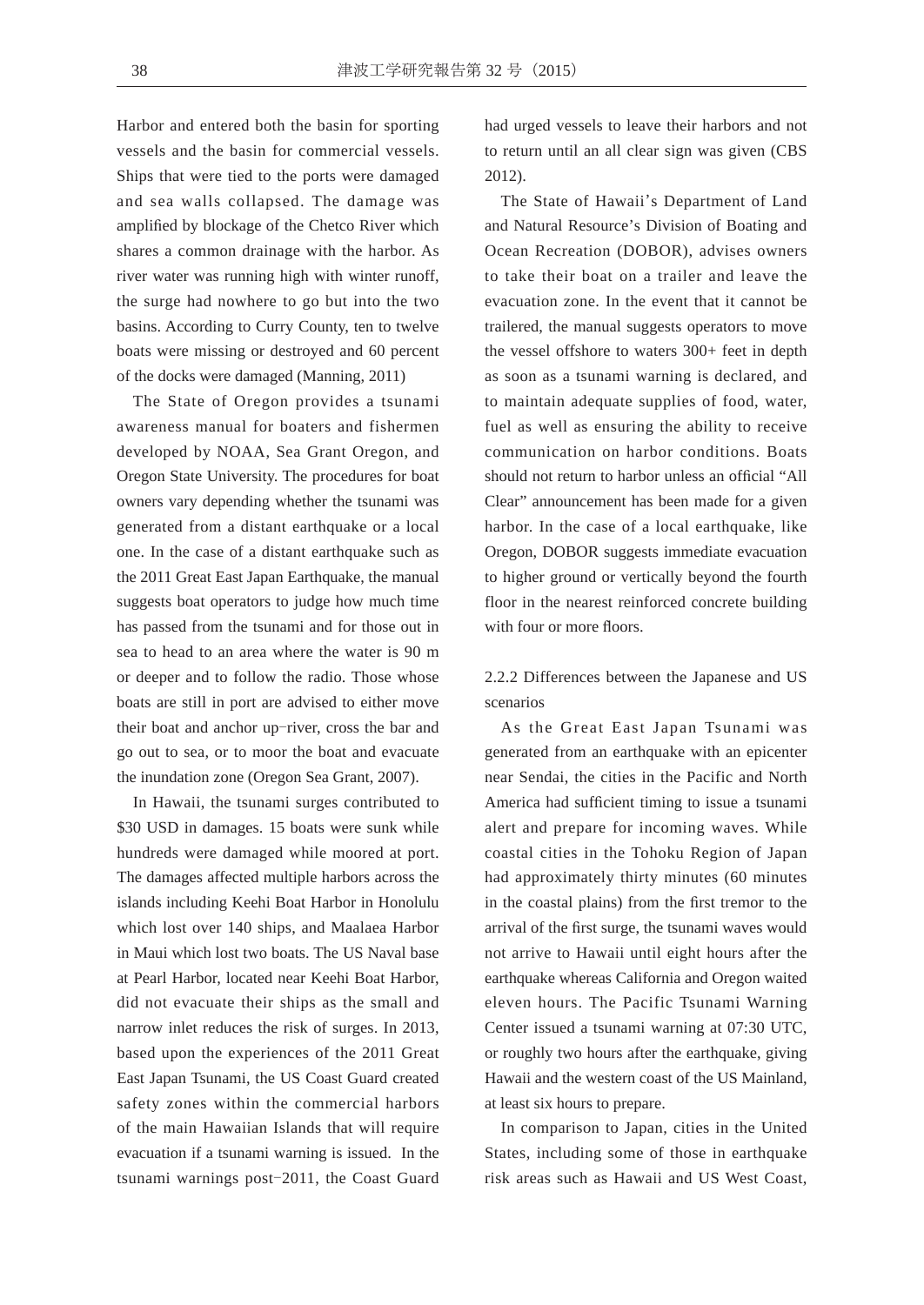do not experience the same frequency of powerful earthquake and tsunami occurrences. For example, prior to the 2011 Great East Japan Tsunami, the most devastating tsunamis in Hawaii are limited to the 1946 Tsunami that killed 173 people, primarily in Hilo on Hawaii Island, and another that occurred in 1813-4 that is not widely known among locals. The lack of powerful tsunamis, distance from major earthquake occurring regions, and isolation that allows for ample preparation time, contributes to a reduced sense of urgency in comparison to their Japanese counterparts. Indeed, in both Hawaii and in the US West Coast, spectators arrived to areas under warning in order to witness the event.

The lack of this sense of urgency in Oahu, which did not suffer as much as Hilo in the 1946 tsunami, and in the US West Coast, may have perhaps contributed to the lack of reaction among boat owners to evacuate to the deep sea. As a response, boat owners were more responsive in subsequent tsunami warnings in Hawaii. However concerns over spectators continue to persist as the recent 2014 Chilean Earthquake led to another tsunami warning, but again, swimmers and surfers were spotted, ignoring calls to evacuate to safer areas.

Physical factors such as topography and evacuation zones also influenced the damages experienced by boats in both states. The topography of the inlets also played a significant factor in damages as the narrow inlet of Pearl Harbor significantly reduces the risk of tsunami surges, while in contrast, Brookings Harbor's proximity to river drainage, created additional tsunami risks, leading to a build-up of the surging water. In addition, the lack of areas to secure ships upstream in Oregon, led to the inability of some ships to escape as there was nowhere to dock.

## 3. Research Methods

The methodology used by this study includes (1) personal interviews with fishermen in the prefecture as lessons from the 2011 tsunami and (2) secondary sources, primarily from Japanese news agencies as newly developed activities after the 2011 tsunami in other regions such as offshore evacuation drills and offshore tsunami evacuation maps. A background of each fishing port is provided to confirm field surveys conducted during the interview. We mainly focused on the fishermen that experienced the 2011 tsunami and continues to rely on fishing as done for generations. Our interviews with the fishermen spanned approximately eight months, covering the Sanriku Ria coast, the Sendai Plains and Matsushima Bay coastal regions in Miyagi prefecture. Details of the surveys including location, date, and number of interviewed fishermen are shown in Table 1. Open-ended semi-structured interviews started by asking if they evacuated offshore or not. If not, we then asked (1) the reason why they did not evacuated offshore, (2) if the disaster dissemination systems that led them to high-ground evacuation worked properly and (3) which evacuations helter they chose. On the other hand, if they evacuated offshore, we then asked (1) the situation during the earthquake such as their location and mooring method, (2) the experiences related to time during the earthquake to their evacuation offshore, their time spent away from their original location, problems encountered during evacuating offshore, and reasons that made led them to return back to the port.

## 4 Interview results

*4.1 Response of ¿ shermen in Sanriku Ria coast* Kesennuma city: There are some fishermen in Tadakoshi village who succeeded in evacuating offshore and very likely to continue to do so in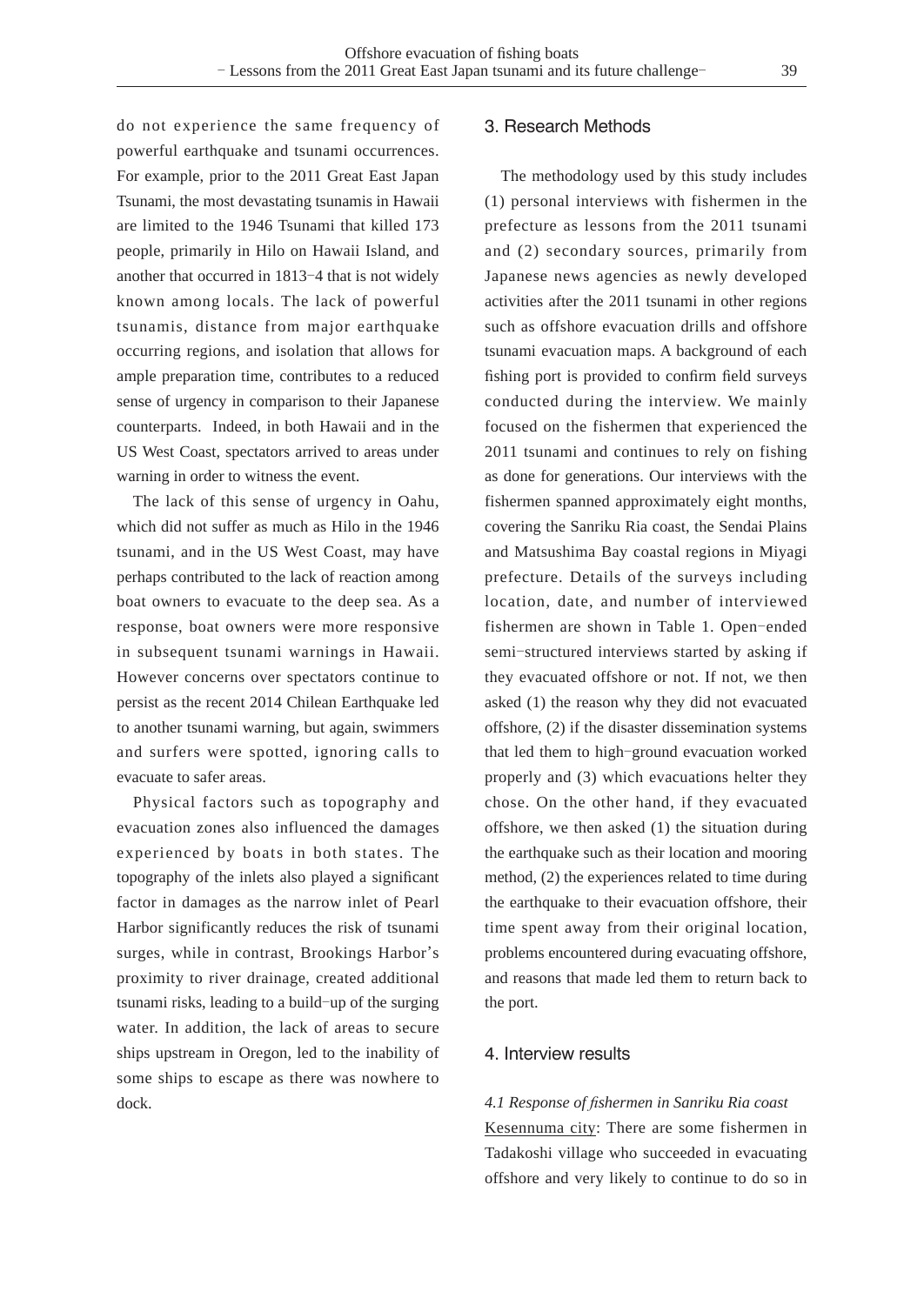| Location                                                            | Date              | No. Interviewed |
|---------------------------------------------------------------------|-------------------|-----------------|
| Kesennuma city, Karakuwa town, Tadakoshi area                       | 20 June 2013      | 4               |
| Kesennuma city, Hajikami area                                       | 5 April 2013      | 3               |
| Motoyoshi district, Minamisanriku town, Utatsu,<br>Niranohama area  | 6 July 2013       | 8               |
| Motoyoshi district, Minamisanriku town,<br>Shizugawa, Sodehama area | 14 September 2013 | 2               |
| Ishinomaki city, Yagawahama area                                    | 29 June 2013      | $\overline{4}$  |
| Miyagi district, Matsushima town                                    | 3 November 2013   |                 |
| Shiogama city and                                                   | 18 May 2013       |                 |
| Katsura Island                                                      | 18 May 2013       |                 |
| Sendai city                                                         | 1 June 2013       |                 |

Table 1 Details of fishermen interview survey in Miyagi prefecture



Fig. 2 Map of the east Japan and Miyagi prefecture displaying depth of the sea

the event of another tsunami. During the 2011 tsunami, the fishermen brought food provisions with them to sea but experienced communication difficulties as they were unable to retrieve information on the situations the condition of their ports and towns. They did not evacuate offshore for the 2012 tsunami event as the fishermen resided in a village that differed from the location of where their ports were moored. The fishermen stated that they are not worried and will continue their current practice of offshore evacuations in the event of future tsunamis. The fishermen attributed their confidence to the robust knowledge and experiences inherited from their ancestors after similar powerful tsunamis affected the region in 1896, 1993 and 1960.

In Hajikami, some of the fishermen interviewed also served as volunteer fire fighters. Despite concerns over the safety of their boats, the fishermen prioritized their duties first. One interviewee went to manually close the seawalls and another operated a patrol car to evacuate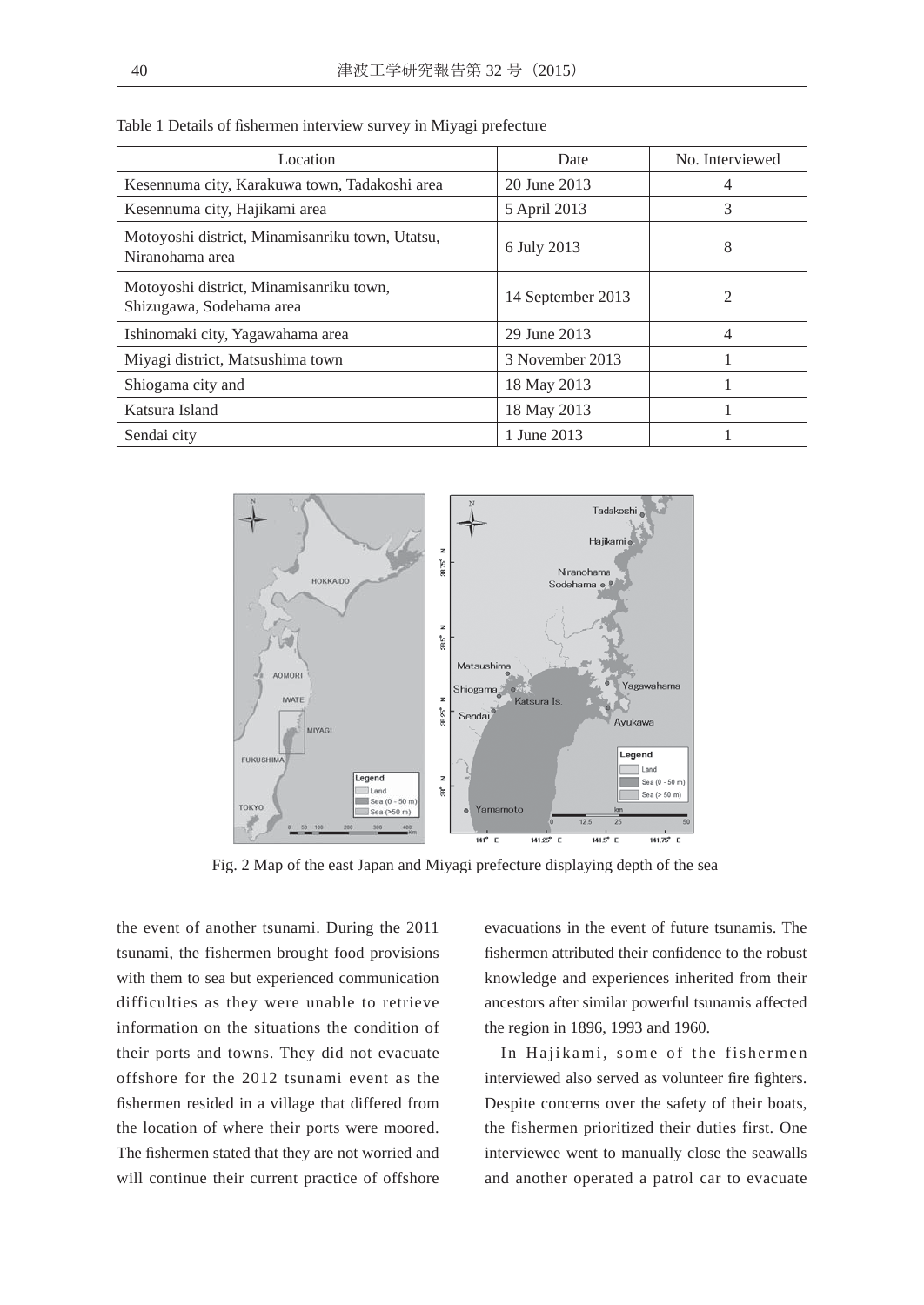residents. As they were unable to find time to evacuate their boats, their boats were destroyed. However the interviewees were glad they survived the tsunami.

Minami-Sanriku town: Tsunami awareness may be different even in the same affected area. A fisherman in Utazu, Minamisanriku town travelled somewhere inland outside of the village at the time of the earthquake and did not directly experience the 2011 tsunami, drove his boat offshore during the tsunami warning event on the 7th December 2012. The tsunami was small but the village expressed disappointment towards his action. Thus, even though he resided in a village that was devastated by the tsunami, the lack of directly experiencing the tsunami led him to his decision to evacuate while most of villagers still remember the awful experience of the 2011 event.

In Niranohama, most fishermen immediately evacuated to high ground after strengthening the mooring ropes to their boats. They said this might because of tsunami evacuation drill that was organized at the end of 2010 or few months before the tsunami. Therefore, local residences still had very high awareness of the tsunami evacuation. In Sodehama, we met a fishing family that built their house on high ground tens of years ago. They said this is because their ancestors experienced the great tsunamis in this region, i.e. 1896 and 1933 and they decided to move to the present location since then.

Ishinomaki city: In Yagawahama, we interviewed both fishermen who immediately evacuated to high ground and those who succeeded in evacuating offshore. The first group stated that while they worried about their boats, their lives are more important. They finally went to their boats; strengthened the ropes before evacuating to high ground. The second group said they were out at sea during the time of earthquake. They decided move to a deeper sea location and survivled while witnessing the destruction of other boats failed to evacuate. The fishermen stated that although they

survived this tsunami, they may not re-consider the same deep sea evacuation in a future tsunami event.

## *4.2 Response of ¿ shermen in Sendai plain coast region*

Unlike the Sanriku region, fishermen in this region need more time (at least one hour) to reach the deep sea. A fisherman we met in Sendai immediately evacuated to high ground as she believed that she might have no time evacuate to the deep sea. However, she stated that one of her friend survived by evacuating offshore near Sendai port.

All of the interviewed fishermen did not evacuate offshore but evacuated to high ground instead. Especially in areas inside a bay such as Matsushima and Shiogama, because the city located in the deepest side of the Shiogama bay far from the bay's entrance, about  $30-60$  min is required for fishing boats to evacuate to a deep sea of at least 50 meters. Although fishing boats are very important to the respondents, most of their boats were relatively small and comparatively cheaper, leading towards less incentive to prioritize the safety of their boats over their lives. These conditions led our respondents in deciding to evacuate to high ground. A fisherman told our group that while a warning announcement was disseminated via wireless speakers and vehicle navigation radios, he felt that it was not so successful as it failed to convince people to start evacuations. In general Shigama residents were not as knowledgeable on tsunami evacuations and held less tsunami experiences than their counterparts in the Sanriku area. The respondent felt that education was the most important and that evacuating to higher ground should be prioritized over a large sea wall as a sea wall cannot fully guarantee survival but proper evacuation and knowledge can..

In Katsura, a small remote island off the coast of Shiogama city, response and support might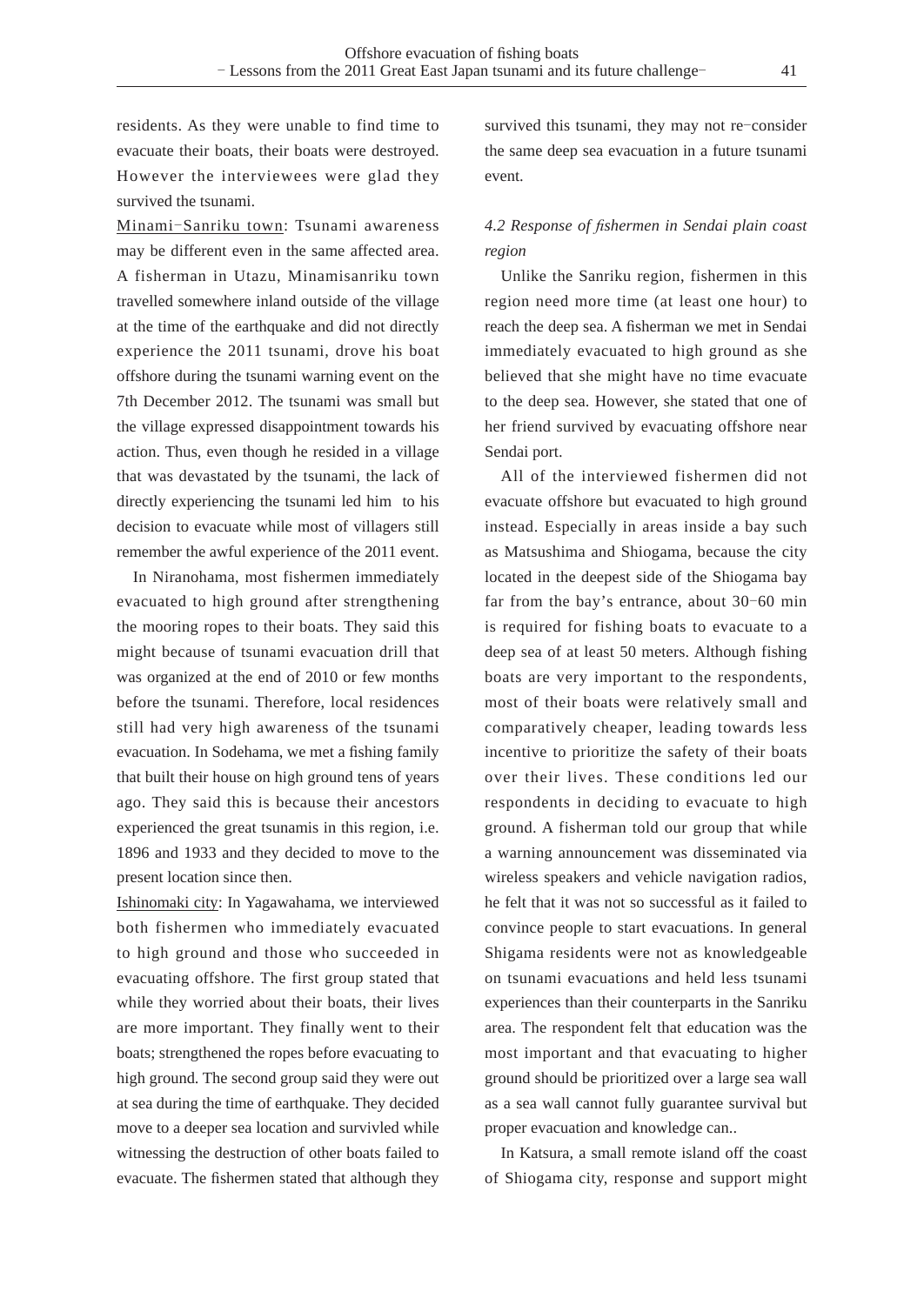not arrive in time which is why they had set up their own emergency team. The fishermen that we interviewed also served as fire fighters for the island. The team comprised of 20 members from a total population of  $200$  residents. Just about  $5-10$ min after the earthquake, they met together and agreed that this event might be greater than the 1960 Chilean tsunami. The respondents launched patrol cars for disseminating warning using siren as the wireless speakers were not working and at the same time cleared evacuation routes from the collapsing debris. Also they called fishermen who were in the sea to come back and evacuate to a school or shrine located at higher elevations. All residents of the island survived the tsunami.

# *4.3 Problems and difficulties after getting out offshore*

Based on the surveys, we found common problems fishermen experienced after evacuating offshore which are as follows:

(1) Coldness: Small fishing boat generally lack roofs that could protect fishermen from strong wind, rain or snow. For example, snow continued to fall into the evening during the 2011 tsunami.

(2) Loss of connectivity: We found that during the 2011 event mobile phone networks were down. Some of portable radios inside the fishing boat worked but only provided information on big cities and were devoid of local circumstances. Thus, fishermen had no idea what happened to their village and when they could return.

(3) Starvation: Only a few of the respondents carried canned food and water with them during the evacuation. Most of the respondents starved until they could return to land.

(4) Debris obstruction: The tsunami destroyed everything in the port whose remains would become debris. This floating debris hampered navigation between offshore and the port. In the 2011 event, most of fishermen experienced difficulties returning home due to debris obstruction, leading to  $1-3$  days of travel.

### 5. Conclusions and recommendations

#### *5.1 Inland or offshore evacuation*

For those fishermen who decided to evacuate offshore, most of them could not go as far as they expected and felt they were lucky to survive and save their boats, despite experiencing various troubles encountered during their overnight stay in the sea. However, what made different is how fast they perform offshore evacuation and how the level of knowledge of tsunami behavior due to the bathymetry of their port as discussed in the following section. Fishermen in Sanriku area felt very strong shaking as they were near epicenter of the earthquake, leading them to take prompt action. Many of them also had experienced the tsunami from 1960 Chilean Earthquake. Fishermen in other areas may need more than 5-10 min to check warning information before making their decision. This gap can make the difference between life and death. Many of the fishermen that decided not to evacuate offshore but evacuated to high ground felt remorse over the loss of their boats but were satisfied with their decision to prioritize their life first. Most of these fishing boats are insured, thus if insurance companies can ensure that fishermen will get paid and be able to buy new boats soon after a tsunami, fishermen may not risk evacuating offshore and without a doubt, evacuate to higher ground. Based on the experiences of fishermen who survived the 2011 Japanese Tsunami, one can conclude that although the historical tsunami background is different between Sanriku area and others, there is a strong determination to evacuate offshore in comparison to areas beyond Sanriku with less tsunami experiences.

# *5.2 Understanding the topography for better decision making*

Knowing about the tsunami characteristics of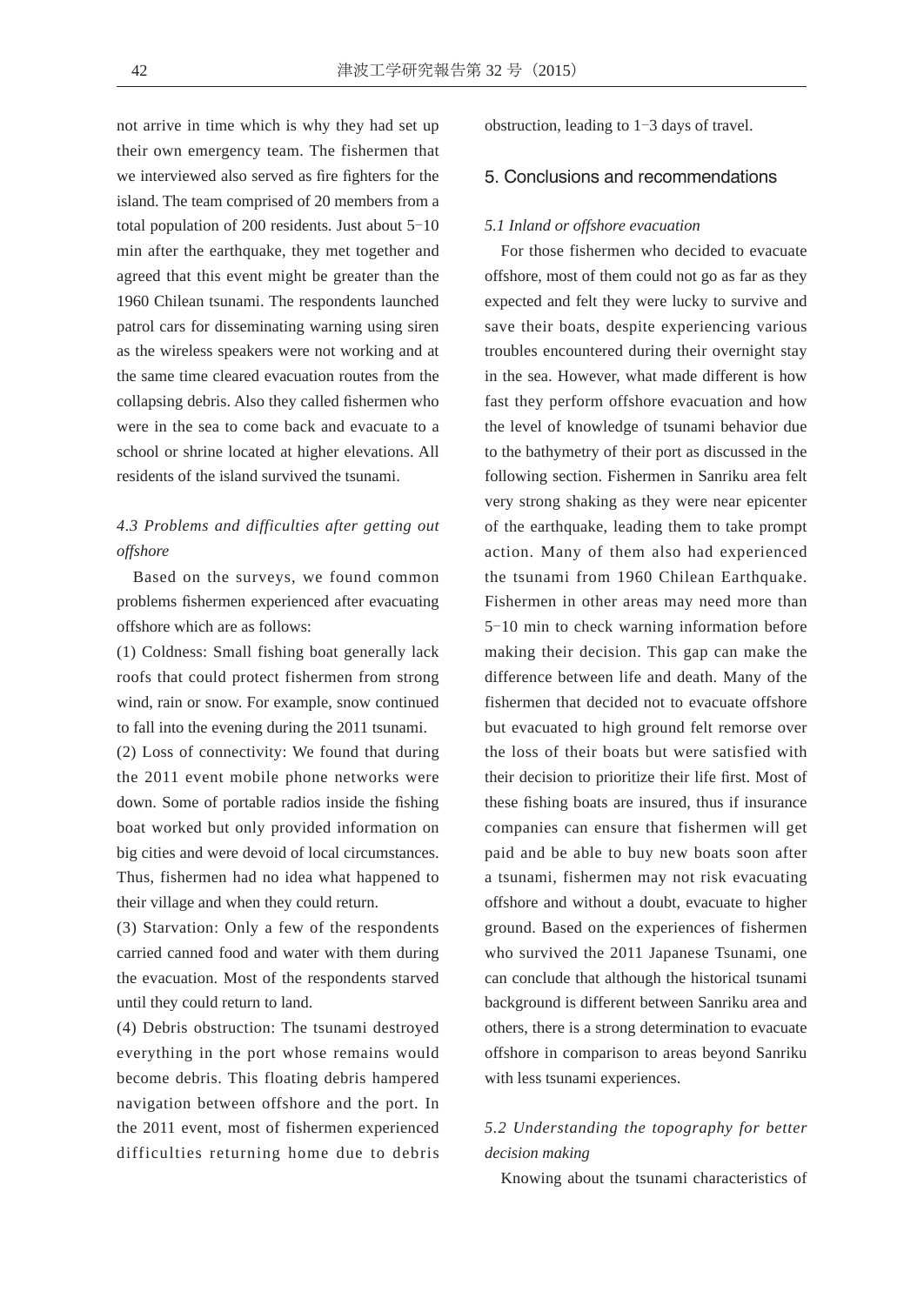a fishing port is also important. For example, a tsunami arrived at a peninsula in the Sanriku areas as fast as 30 min or less because the areas are located in the deep sea and close to earthquake epicenter. However due to the influence of the deep sea, boats can reach a safety zone of 50 meters or deeper within a short period of time. On the other hand, for a plains area such as the Sendai plains, boats would have to traverse 30 km or more to reach the 50 meter sea depth. In other words, with the maximum speed of fishing boat at 20 knots (36 km/h), the boats will need almost one hour or more in evacuating offshore to survive. In other words, although the tsunami may arrive later in the Sendai plains (about one hour after the earthquake) the boats should immediately evacuate. This example shows that the required time for evacuating offshore can differ. Relocation to high ground will definitely affect the evacuation culture of some fishermen who still prefer to save their boats from tsunamis because they should perform the evacuation faster. This action will be more difficult and risky for future tsunamis. Hence, education for fishermen based on localized situations is vital in ensuring survival.

### *5.3 Research Implications*

Although there is still no clear answer in regards to the best offshore evacuation solution, some important key future research has been identified.

(1) Offshore tsunami evacuation map: By compiling simulated tsunami height and velocity from probabilistic tsunami hazard assessment and damage estimation of fishing boats using fragility curves, offshore tsunami evacuation maps can be created providing information on successful probability of the offshore evacuation at each point from the shoreline. The map can be developed for application for smart phones or tablet computers making use of GPS technology as

real time decision support.

- (2) The influence of high-ground relocation: Most of the fishing villages will be relocated to higher grounds after the 2011 tsunami. This strategy was implemented after the two great tsunamis in 1896 and 1933. In the case of 1933 tsunami, most villages decided to relocate to a distance no more than 400 meters from their original location and an altitude lower than 15 m (Suppasri et al., 2014). However, it is clear that after the 2011, many villages have planned to move to areas where the altitude difference is higher than 30 m and a distance further than 400 m from their original location; such relocation to ensure that all villages will be safe from future tsunamis because their destination point will be  $40-50$  m higher than the sea level. Relocation to high ground will definitely affect the evacuation culture of some fishermen who still prefer to save their boats from tsunamis because they should conduct their evacuations more promptly. This action will be more difficult and risky for future tsunamis. Nevertheless, similar to the past experiences, many of villagers returned to the coastal area. Therefore, long term study of the influence of high-ground relocation is needed.
- (3) Education activities: As mentioned in the previous section, activities such as increasing disaster awareness, improving understanding of topography of the coastal area, and offshore evacuation drills are necessary to optimize the response against the future events.

### Acknowledgment

We greatly appreciate the assistance of Mr. Susumu Tsuboi together with other six fishermen in Tadakoshi, Mr. Yasuhiro Sato and together with other eight fishermen in Niranohama and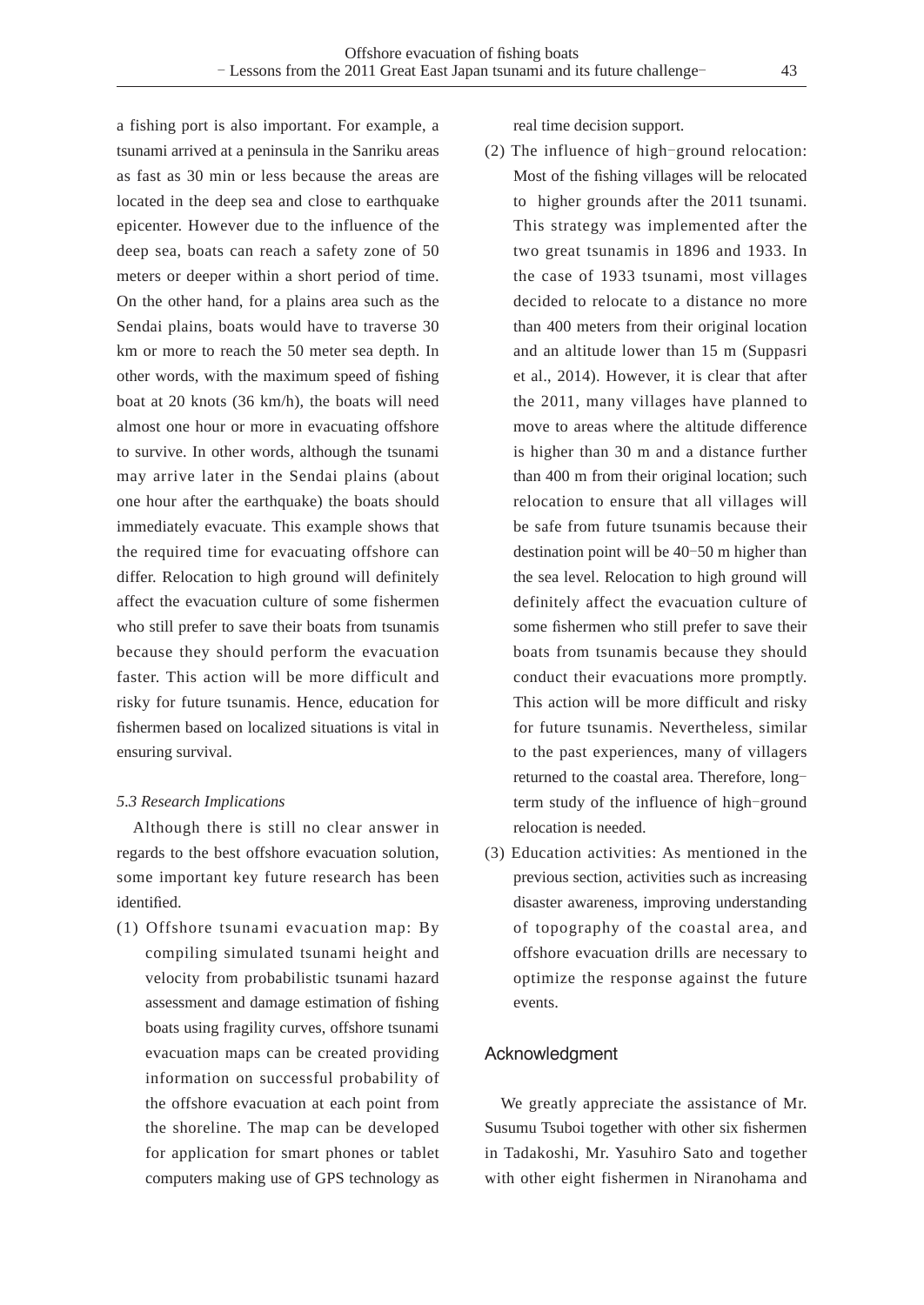Mr. Yoshietsu Atsumi together with other three fishermen in Yagawa for their time and kind cooperation of the interview. Valuable comments from Dr. Kanako Iuchi are highly appreciated. We express our deep appreciation to the special research funding from the Government of Japan and Tokio Marine & Nichido Fire Insurance Co., Ltd. and through the International Research Institute of Disaster Science (IRIDeS) at Tohoku University.

## **References**

- 47 News (2014)
	- http://www.47news.jp/localnews/ aomori/2014/04/post\_20140404100241.html (in Japanese) (Accessed: 3 April 2014)

ABA News (2014)

http://www.aba-net.com/news/news011.html (in Japanese) (Accessed: 3 April 2014)

Cabinet office, Government of Japan (2012) http://www.bousai.go.jp/jishin/nankai/model/ (in Japanese) (Accessed: 29 August 2012)

CBS (2012)

http://www.cbsnews.com/news/tsunami warning-in-hawaii-downgraded-to-advisory/

- Fisheries Agency (2006) Guideline for disaster resilient fishing community development, 165 pp.
- Hodaka, K. (2012)

 $http://www.hodaka-kenich.com/3.11$ coverage/2012/05/12125933.php (in Japanese) (Accessed: 12 May 2012)

JMA (2012)

http://www.jma.go.jp/jma/ press/1212/07b/201212072000.html

JMA (2013)

http://www.jma.go.jp/jma/ press/1310/26a/201310260410.html

Kahoku Shinpo Newspaper (2012)

http://www.kahoku.co.jp/ news/2012/12/20121208t73037.htm (in Japanese) (Accessed: 8 December 2012)

JMA (2014)

http://www.jma.go.jp/jma/ press/1404/03c/201404031810.html (in Japanese) (Accessed: 3 April 2014)

Kahoku Shinpo Newspaper (2014)

http://www.kahoku.co.jp/ tohokunews/201404/20140405\_73019.html (in Japanese) (Accessed: 3 April 2014)

Kahoku Shinpo Newspaper (2013a)

http://www.kahoku.co.jp/ news/2013/11/20131124t73014.htm (in Japanese) (Accessed: 24 November 2013)

Kahoku Shinpo Newspaper (2013b)

- http://www.kahoku.co.jp/ news/2013/10/20131027t21006.htm (in Japanese) (Accessed: 27 October 2013)
- Katada, T., Murasawa, N. and Kanai, M. (2012) Inspection of the rule development effect about Fishing-Boat Evacuation against Tsunami Ƚ Example of Correspondence of fishermen belonging to Ochiishi fishery cooperative in Nemuro City in 2011 Tohoku earthquake and tsunami  $-$ , Disaster information, 10, 103-112 (In Japanese with English abstract)

Mainichi Newspaper (2012)

http://mainichi.jp/select/ news/20121208k0000e040155000c.html (in Japanese) (Accessed: 14 December 2012)

Manning, Jeff (2011)

http://www.oregonlive.com/pacific-northwestnews/index.ssf/2011/03/post\_18.html

NHK (2014)

http://www3.nhk.or.jp/news/web\_ tokushu/2014\_0311.html (in Japanese) (Accessed: 11 March 2014)

Ohashi, T., Koshimura, S. and Imamura, F. (2007) Design of a tsunami hazard map on the sea to reduce fishing boat user's damage, In proceeding of the coastal engineering conference (JSCE), 54, 1351-1355. (In Japanese with English abstract)

Oregon Sea Grant (2007)

http://seagrant.oregonstate.edu/sgpubs/